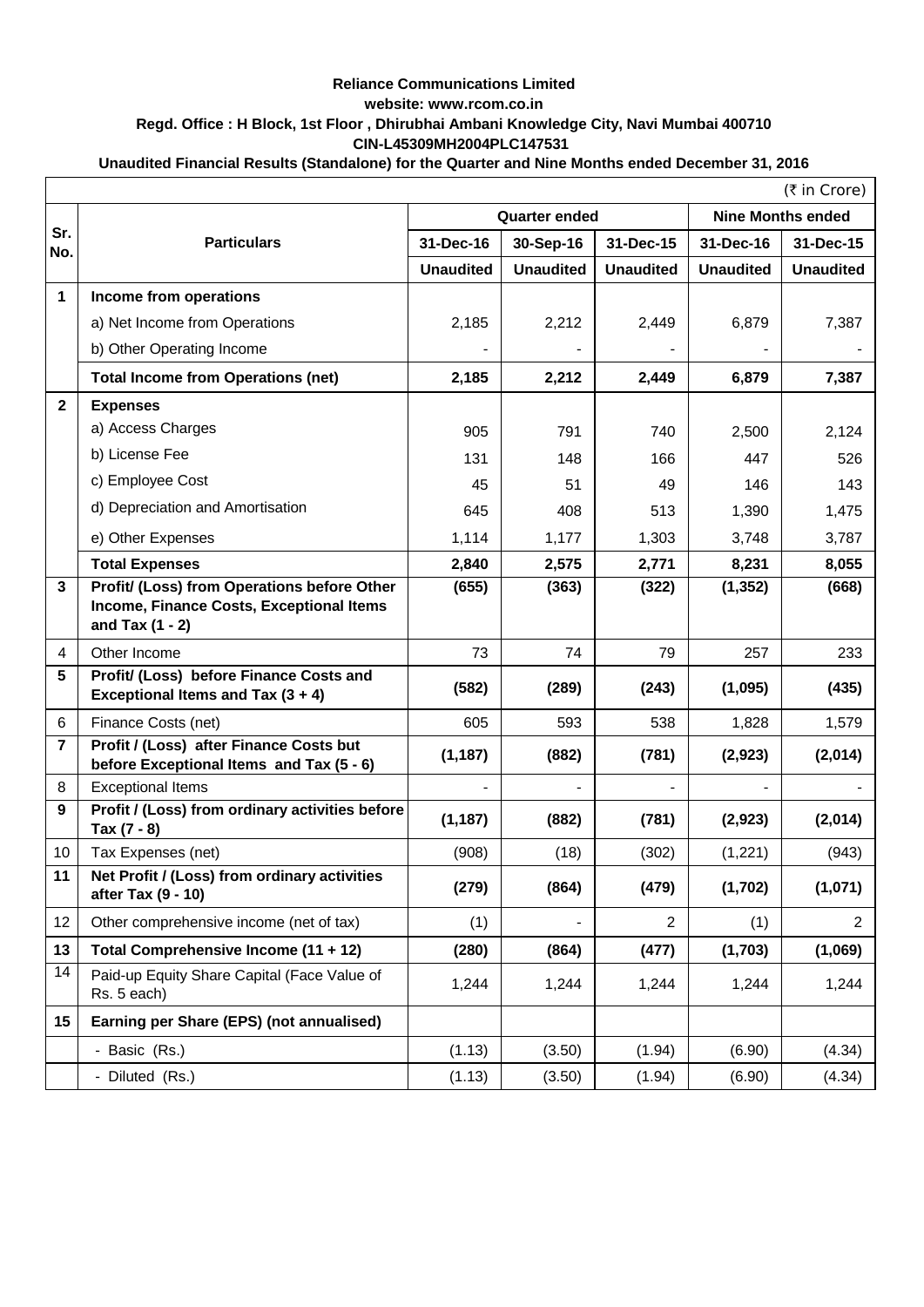## **Notes**

- 1. Figures of the previous period have been regrouped and reclassified, wherever required.
- 2. Pursuant to the Schemes of Arrangement ("the Schemes") sanctioned by the Hon'ble High Court of Judicature at Bombay, exchange variation on account of changes in exchange rates including amortisation of the balance in "Foreign Currency Monetary Item Translation Difference Account (FCMITDA)" and depreciation consequent to addition of exchange differences to the cost of capitalised assets aggregating to  $\bar{\tau}$  244 crore and  $\bar{\tau}$  628 crore during the quarter and nine months ended December 31, 2016 respectively, are withdrawable from General Reserve. These withdrawable items are not considered in the accounts for the quarter and nine months ended on December 31, 2016 and consequently, no withdrawal has been made. The necessary effects, if any, will be carried out at the year end. Also the Company has, as permitted under the said Schemes, adjusted additional depreciation and amortisation of  $\overline{\tau}$  170 crore and  $\overline{\tau}$  635 crore, arising on fair value of the assets, for the quarter and nine months ended on December 31, 2016 respectively by withdrawing an equivalent amount from General Reserve. These matters have been referred to by the Auditors in their Limited Review Report.
- 3. The listed Redeemable Non Convertible Debentures (NCDs) of the Company aggregating to ₹ 4,625 crore as on December 31, 2016 are secured by way of first pari passu charge on the whole of the movable properties, plant and equipment and Capital Work in Progress, both present and future, including all insurance contracts relating thereto of the Borrower Group; comprising of the Company and its subsidiary companies namely; Reliance Telecom Limited (RTL), Reliance Infratel Limited (RITL) and Reliance Communications Infrastructure Limited (RCIL). Out of the above, in case of NCDs of  $\bar{\tau}$  1,625 crore, the Company has also assigned Telecom Licenses by execution of Tripartite Agreements with Department of Telecommunications (DoT). Further, NCDs of  $\bar{\tau}$  500 crore have been secured by pledge of equity shares of RCIL held by the Company and of RTL held by the Company and Reliance Infocomm Infrastructure Limited (RIIL) by execution of the Share Pledge Agreement. The asset cover in case of these NCDs exceeds 100% of the principal amount of the said NCDs.
- 4. Pursuant to execution of the Acquisition Agreement dated December 21, 2016 between the Company and Brookfield Infrastructure Group (Brookfield) in relation to transfer of Reliance Infratel Limited's (RITL's) nationwide tower business and related infrastructure to Brookfield, a Scheme of Arrangement (the Scheme) under Section 230 to 240 of the Companies Act, 2013 has been filed on January 30, 2017 with the Mumbai Bench of the National Company Law Tribunal ("NCLT") for demerger of Tower Business of Reliance Infratel Limited (RITL, a subsidiary) into another subsidiary namely Towercom Infrastructure Private Limited (Towercom), which on transfer thereof upon completion of the said Scheme will be wholly owned and independently managed by affiliates of Brookfield. The consideration subject to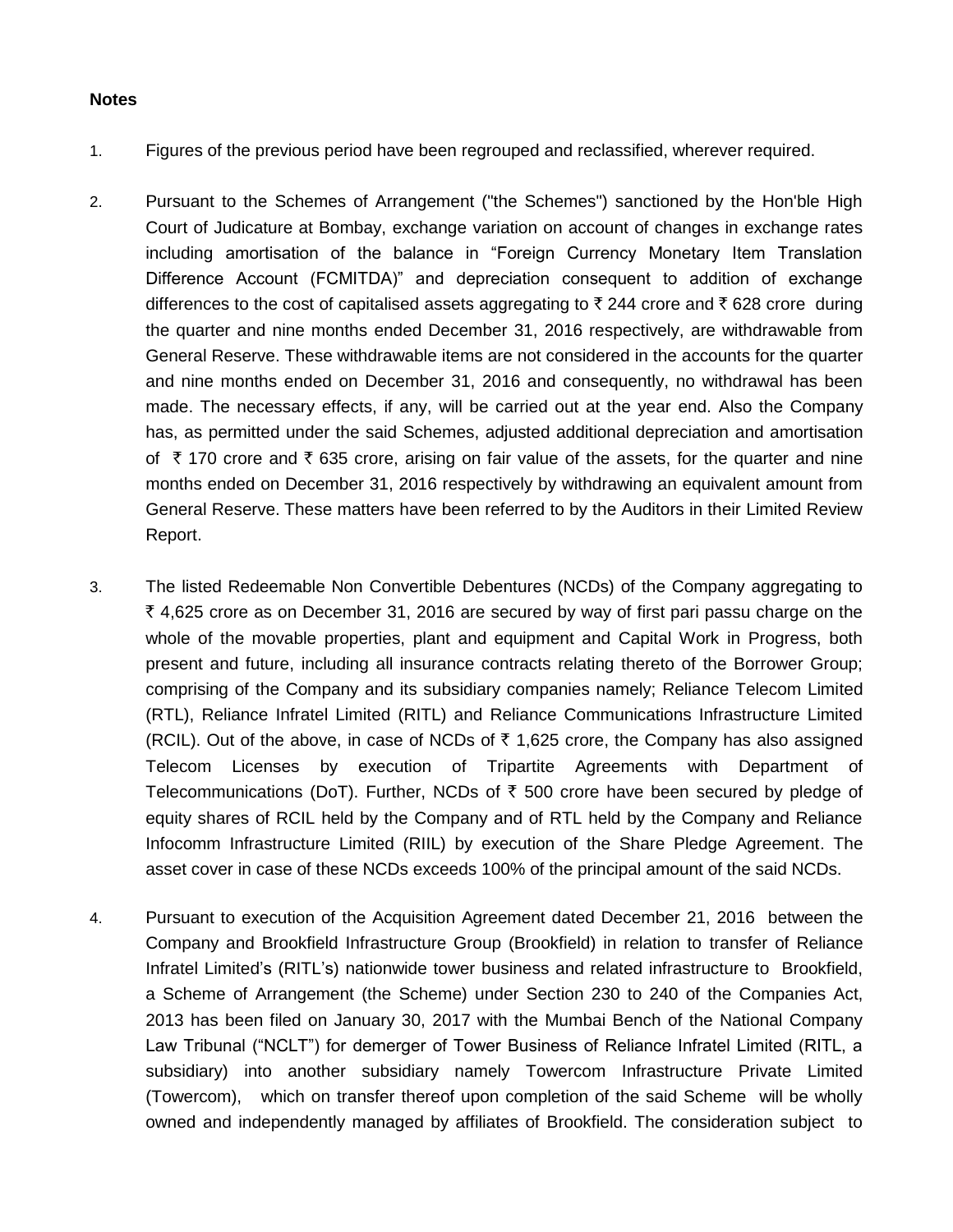adjustment as per the Acquisition Agreement shall be discharged by issue of Non Convertible Debentures of the face value of  $\bar{\tau}$  6,900 crore and Redeemable Preference Shares of the face value of  $\bar{\tau}$  100 crore plus takeover of debt of upto  $\bar{\tau}$  4,000 crore. Also, in accordance with the Share Subscription Agreement dated December 21, 2016, the Company will be entitled to subscribe by itself or through eligible nominees to specified shares of Towercom which based on certain conditions will entitle the holder of the said shares to 49% of the future economic upside from the said Tower Business. Considering that the Agreements are subject to various conditions precedent, no effect is given to these agreements and Scheme in the Accounts.

5. The Company has adopted Indian Accounting Standard (Ind AS) from April 1, 2016 with a transition date of April 1, 2015. The figures for the quarter and nine months ended December 31, 2015 have also been converted as per Ind AS.

Reconciliation of the effects of the transition on Statement of Profit and Loss for the quarter and nine months ended December 31, 2015 as previously reported and as per Ind AS is as follows:

|                |                                                               | <b>Amount</b><br>$(5 \text{ in } \text{core})$  |                                                               |  |
|----------------|---------------------------------------------------------------|-------------------------------------------------|---------------------------------------------------------------|--|
| Sr.            | Adjustments to Increase/ (Decrease) in Net<br><b>Profit</b>   | Quarter<br>ended<br><b>December</b><br>31, 2015 | <b>Nine</b><br>months<br>ended<br><b>December</b><br>31, 2015 |  |
| 1              | Net profit as previously reported as per Indian<br>GAAP       | (769)                                           | (2,025)                                                       |  |
| 2              | <b>Restatement of Revenue</b>                                 | 2                                               | 12 <sup>2</sup>                                               |  |
| 3              | Impact on Depreciation                                        | 5                                               | 15 <sup>1</sup>                                               |  |
| 4              | Fair Valuation impact of Financial Instruments                | (12)                                            | (15)                                                          |  |
| 5              | <b>Deferred Tax Credit</b>                                    | 302                                             | 943                                                           |  |
| 6              | <b>Others</b>                                                 | (7)                                             | (1)                                                           |  |
| $\overline{7}$ | Net Profit before Other Comprehensive Income as<br>per Ind AS | (479)                                           | (1,071)                                                       |  |

- 6. The Company has identified geographic segment as primary segment. As a result, the Company has single geographical segment as "India Operations". Hence, no separate disclosure of segment information in line with Ind AS 108 "Operating Segments" is required.
- 7. Provision for Income Tax for the quarter and period ended December 31, 2016 is based on the estimate for the full financial year.